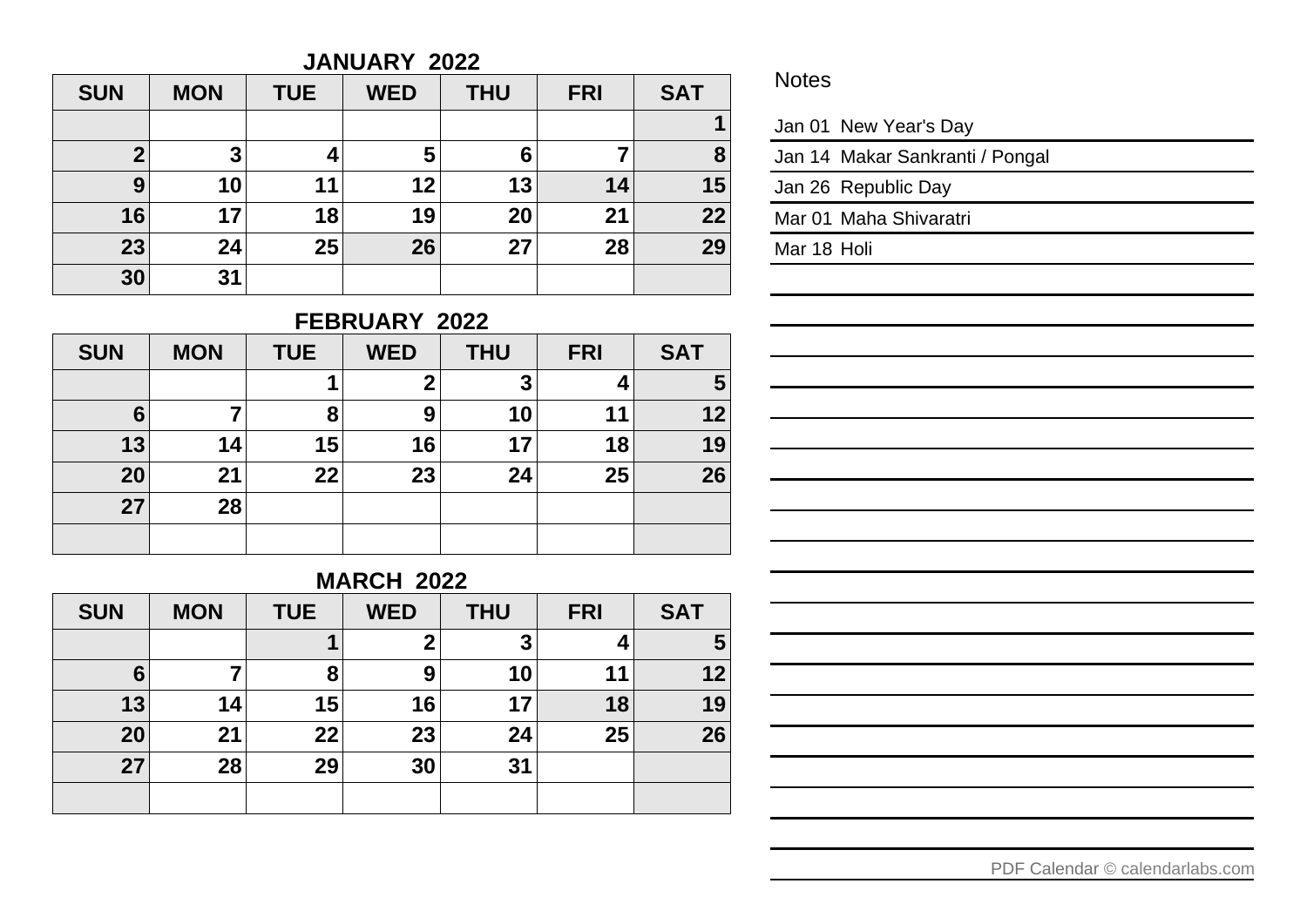## **APRIL 2022**

| <b>SUN</b> | <b>MON</b> | <b>TUE</b> | <b>WED</b> | <b>THU</b> | <b>FRI</b> | <b>SAT</b>       |
|------------|------------|------------|------------|------------|------------|------------------|
|            |            |            |            |            |            | $\boldsymbol{2}$ |
| 3          | 4          | 5          | 6          |            | 8          | 9                |
| 10         | 11         | 12         | 13         | 14         | 15         | 16               |
| 17         | 18         | 19         | 20         | 21         | 22         | 23               |
| 24         | 25         | 26         | 27         | 28         | 29         | 30               |
|            |            |            |            |            |            |                  |

#### **MAY 2022**

| <b>SUN</b> | <b>MON</b> | <b>TUE</b> | <b>WED</b> | <b>THU</b> | <b>FRI</b> | <b>SAT</b> |
|------------|------------|------------|------------|------------|------------|------------|
|            | 2          | 3          |            | 5          | 6          | 7          |
| 8          | 9          | 10         | 11         | 12         | 13         | 14         |
| 15         | 16         | 17         | 18         | 19         | 20         | 21         |
| 22         | 23         | 24         | 25         | 26         | 27         | 28         |
| 29         | 30         | 31         |            |            |            |            |
|            |            |            |            |            |            |            |

# **JUNE 2022**

| <b>SUN</b> | <b>MON</b> | <b>TUE</b> | <b>WED</b> | <b>THU</b> | <b>FRI</b> | <b>SAT</b> |
|------------|------------|------------|------------|------------|------------|------------|
|            |            |            |            | 2          | 3          |            |
| 5          | 6          |            | 8          | 9          | 10         | 11         |
| 12         | 13         | 14         | 15         | 16         | 17         | 18         |
| 19         | 20         | 21         | 22         | 23         | 24         | 25         |
| 26         | 27         | 28         | 29         | 30         |            |            |
|            |            |            |            |            |            |            |

#### Notes

| Apr 02 Ugadi / Gudi Padwa |
|---------------------------|
| Apr 10 Ram Navami         |
| Apr 14 Mahavir Jayanti    |
| Apr 15 Good Friday        |
| May 01 Labour Day         |
| May 02 Eid-ul-Fitar       |
| May 16 Budhha Purnima     |
|                           |
|                           |
|                           |
|                           |
|                           |
|                           |
|                           |
|                           |
|                           |
|                           |
|                           |
|                           |
|                           |
|                           |
|                           |
|                           |

[PDF Calendar](https://www.calendarlabs.com/pdf-calendar) © calendarlabs.com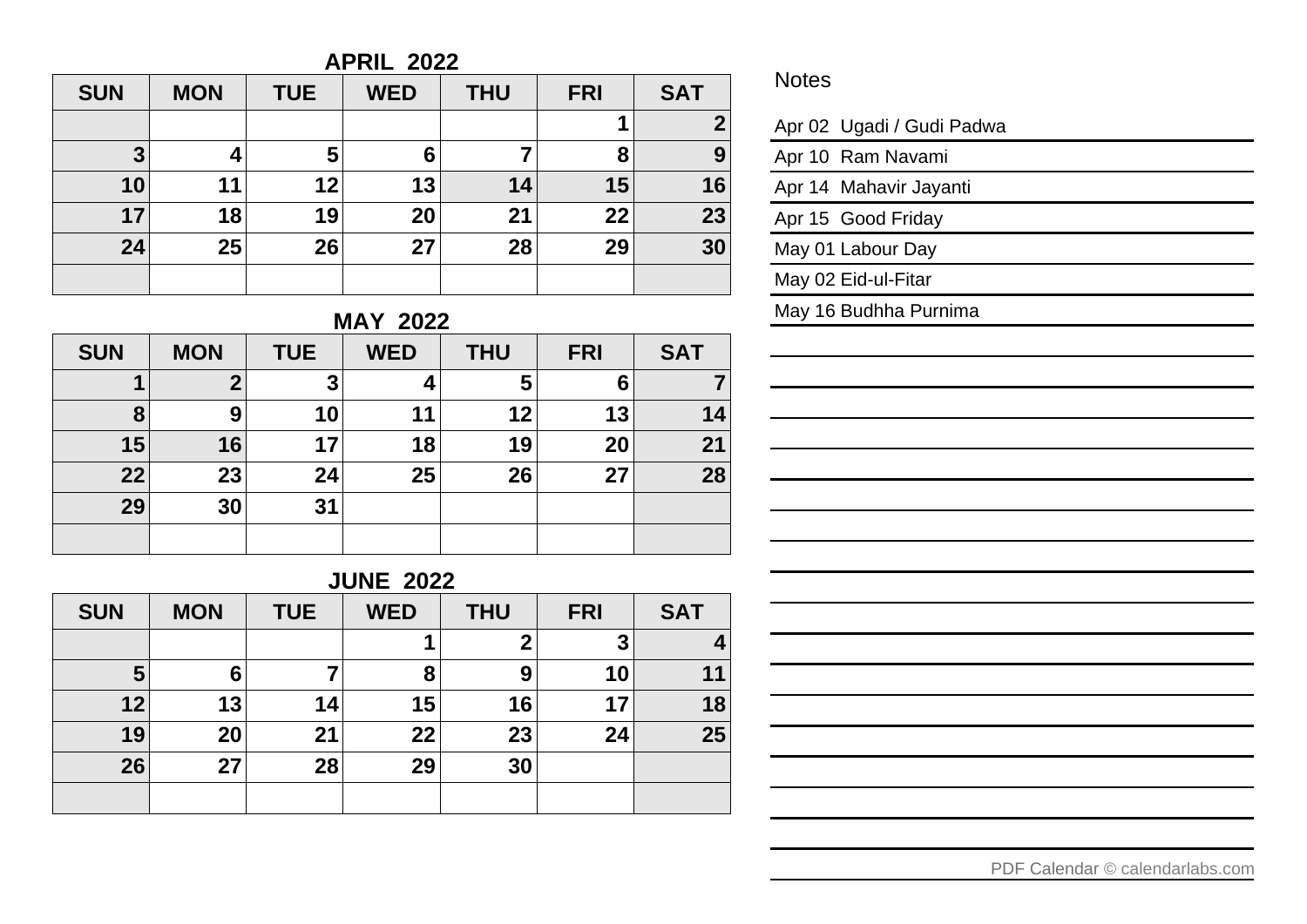**JULY 2022**

| <b>SUN</b> | <b>MON</b> | <b>TUE</b> | <b>WED</b> | <b>THU</b> | <b>FRI</b> | <b>SAT</b>   |
|------------|------------|------------|------------|------------|------------|--------------|
|            |            |            |            |            |            | $\mathbf{2}$ |
| 3          | 4          | 5          | 6          | 7          | 8          | 9            |
| 10         | 11         | 12         | 13         | 14         | 15         | 16           |
| 17         | 18         | 19         | 20         | 21         | 22         | 23           |
| 24         | 25         | 26         | 27         | 28         | 29         | 30           |
| 31         |            |            |            |            |            |              |

# **AUGUST 2022**

| <b>SUN</b> | <b>MON</b> | <b>TUE</b> | <b>WED</b> | <b>THU</b> | <b>FRI</b> | <b>SAT</b> |
|------------|------------|------------|------------|------------|------------|------------|
|            |            | າ          | 3          |            | 5          | 6          |
|            | 8          | 9          | 10         | 11         | 12         | 13         |
| 14         | 15         | 16         | 17         | 18         | 19         | 20         |
| 21         | 22         | 23         | 24         | 25         | 26         | 27         |
| 28         | 29         | 30         | 31         |            |            |            |
|            |            |            |            |            |            |            |

## **SEPTEMBER 2022**

| <b>SUN</b> | <b>MON</b> | <b>TUE</b> | <b>WED</b> | <b>THU</b> | <b>FRI</b> | <b>SAT</b> |
|------------|------------|------------|------------|------------|------------|------------|
|            |            |            |            | 1          |            | 3          |
|            | 5          | 6          |            | 8          | 9          | 10         |
| 11         | 12         | 13         | 14         | 15         | 16         | 17         |
| 18         | 19         | 20         | 21         | 22         | 23         | 24         |
| 25         | 26         | 27         | 28         | 29         | 30         |            |
|            |            |            |            |            |            |            |

#### Notes

|             | Jul 01 Rath Yatra             |
|-------------|-------------------------------|
|             | Jul 09 Bakri Id / Eid ul-Adha |
|             | Jul 30 Muharram               |
|             | Aug 11 Raksha Bandhan         |
|             | Aug 15 Independence Day       |
|             | Aug 19 Janmashtami            |
| Sep 08 Onam |                               |
|             | Sep 09 Vinayaka Chaturthi     |
|             |                               |
|             |                               |
|             |                               |
|             |                               |
|             |                               |
|             |                               |
|             |                               |
|             |                               |
|             |                               |
|             |                               |
|             |                               |
|             |                               |
|             |                               |
|             |                               |
|             |                               |

[PDF Calendar](https://www.calendarlabs.com/pdf-calendar) © calendarlabs.com